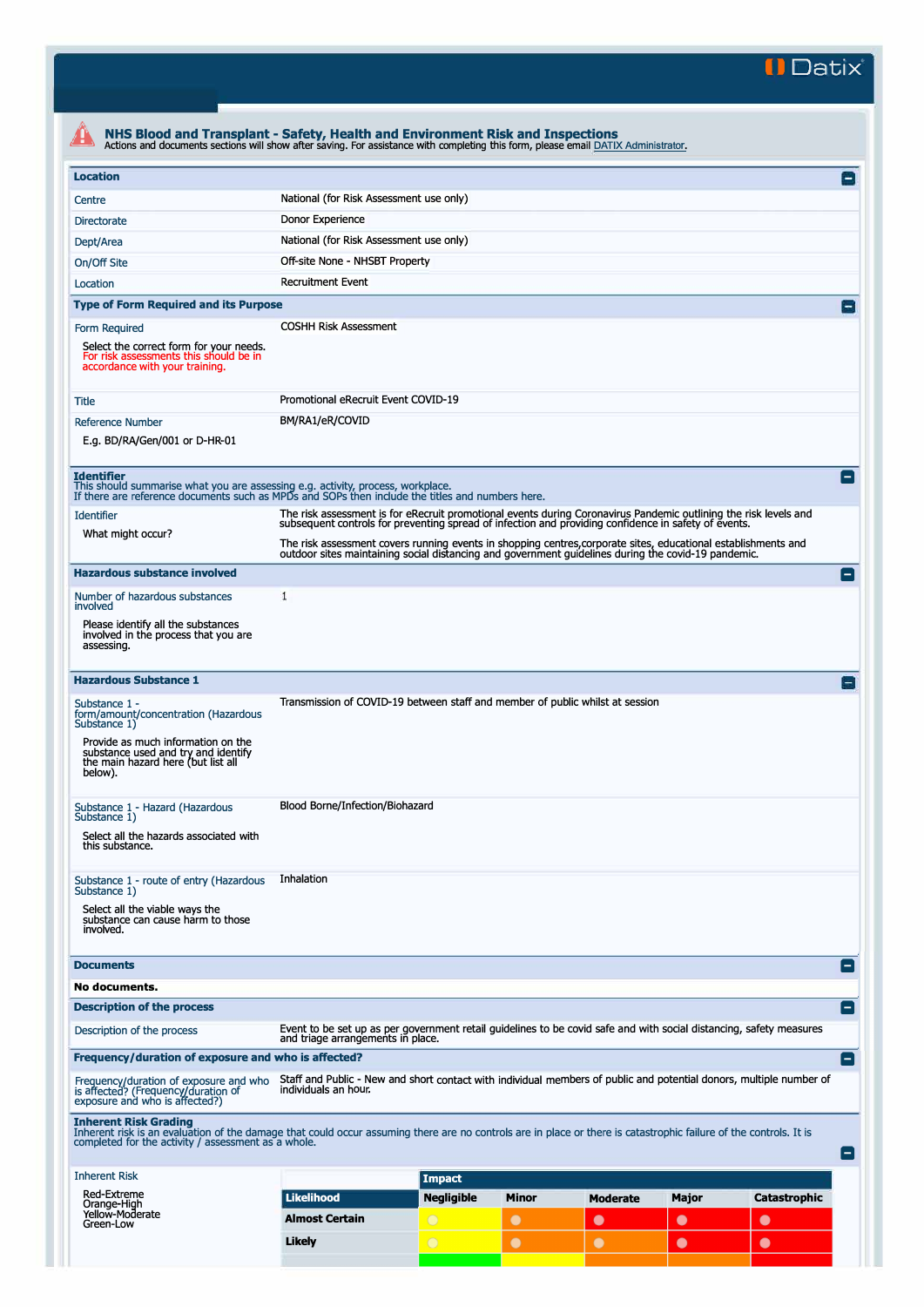| <b>Controls in place</b><br>Best practice is to directly link the controls to the hazards they are reducing and to list them in order of preference according to the hierarchy of control i.e.<br>eliminate, substitute, engineering controls, information, instruction (such as SOPs and SSW), training, supervision, health surveillance and Personal Protective<br>Equipment (PPE).<br>Controls in place<br>E.G. "Gloves available to wear-YES"<br>For COSHH assessments please<br>consider other controls e.g. Health<br>Surveillance. | Unlikely<br>Rare<br>Colleagues must not attend work if they or any household member has symptoms of Covid-19.<br>General Hygiene controls<br>Respiratory Hygiene Control measures - staff are advised:<br>Avoid touching the face, particularly mouth, nose and eyes.<br>Cover mouth and nose with a tissue or your sleeve (not your hands) when coughing or sneezing and put used<br>tissues in nearest bin immediately, which may be clinical waste.<br>Effective social distancing measures of at least 2m where possible, or 1m+ additional controls / mitigations when<br>discussing sensitive information.<br>Effective and visible hand hygiene using soap and water or hand sanitiser.<br>Effective, regular and visible cleaning of frequently touched surfaces.<br>Effective regular cleaning of ITC and communication devices.<br>Disposable gloves and apron are available and mandatory when carrying out additional cleaning activities during the<br>pandemic.<br>Provide additional supervision to ensure these measures are implemented at all times.<br>Hand washing/use of alcohol hand rub (hand santising gel) before entering the event area | $\bullet$<br>$\bullet$<br><b>Rating (initial): 6</b><br>Moderate                                             | $\bigcirc$<br>$\bullet$ | $\bullet$<br>$\bullet$<br>Risk level (initial): | $\bullet$<br>$\bigcirc$      | $\bullet$<br>$\bigcirc$ |
|--------------------------------------------------------------------------------------------------------------------------------------------------------------------------------------------------------------------------------------------------------------------------------------------------------------------------------------------------------------------------------------------------------------------------------------------------------------------------------------------------------------------------------------------|--------------------------------------------------------------------------------------------------------------------------------------------------------------------------------------------------------------------------------------------------------------------------------------------------------------------------------------------------------------------------------------------------------------------------------------------------------------------------------------------------------------------------------------------------------------------------------------------------------------------------------------------------------------------------------------------------------------------------------------------------------------------------------------------------------------------------------------------------------------------------------------------------------------------------------------------------------------------------------------------------------------------------------------------------------------------------------------------------------------------------------------------------------------------|--------------------------------------------------------------------------------------------------------------|-------------------------|-------------------------------------------------|------------------------------|-------------------------|
|                                                                                                                                                                                                                                                                                                                                                                                                                                                                                                                                            |                                                                                                                                                                                                                                                                                                                                                                                                                                                                                                                                                                                                                                                                                                                                                                                                                                                                                                                                                                                                                                                                                                                                                                    |                                                                                                              |                         |                                                 |                              |                         |
|                                                                                                                                                                                                                                                                                                                                                                                                                                                                                                                                            |                                                                                                                                                                                                                                                                                                                                                                                                                                                                                                                                                                                                                                                                                                                                                                                                                                                                                                                                                                                                                                                                                                                                                                    |                                                                                                              |                         |                                                 |                              |                         |
|                                                                                                                                                                                                                                                                                                                                                                                                                                                                                                                                            |                                                                                                                                                                                                                                                                                                                                                                                                                                                                                                                                                                                                                                                                                                                                                                                                                                                                                                                                                                                                                                                                                                                                                                    |                                                                                                              |                         |                                                 |                              |                         |
|                                                                                                                                                                                                                                                                                                                                                                                                                                                                                                                                            |                                                                                                                                                                                                                                                                                                                                                                                                                                                                                                                                                                                                                                                                                                                                                                                                                                                                                                                                                                                                                                                                                                                                                                    |                                                                                                              |                         |                                                 |                              |                         |
|                                                                                                                                                                                                                                                                                                                                                                                                                                                                                                                                            |                                                                                                                                                                                                                                                                                                                                                                                                                                                                                                                                                                                                                                                                                                                                                                                                                                                                                                                                                                                                                                                                                                                                                                    |                                                                                                              |                         |                                                 |                              |                         |
|                                                                                                                                                                                                                                                                                                                                                                                                                                                                                                                                            |                                                                                                                                                                                                                                                                                                                                                                                                                                                                                                                                                                                                                                                                                                                                                                                                                                                                                                                                                                                                                                                                                                                                                                    | All these measures must be observed and are the most effective actions to take to reduce spread of Covid-19. |                         |                                                 |                              |                         |
|                                                                                                                                                                                                                                                                                                                                                                                                                                                                                                                                            | Events<br>Additional measures introduced include a triage system to ensure everyone who attends the event is well, has not<br>had any recent illness<br>All New event sites identified during the current outbreak must have ability to maintain social distancing rules<br>Potential participants queuing should be 2m apart. This may need to be checked and controlled by a member of<br>staff                                                                                                                                                                                                                                                                                                                                                                                                                                                                                                                                                                                                                                                                                                                                                                  |                                                                                                              |                         |                                                 |                              |                         |
|                                                                                                                                                                                                                                                                                                                                                                                                                                                                                                                                            | Screens to be used when social distancing can't be maintained.<br>Barriers and 2 meters signs to be used to help controls Potential donors.<br>1m+ avoid face to face as much as possible and face coverings to be worn by a potential donor. NHSBT colleagues<br>to wear a type IIR surgical mask.<br>Daily brief or any other training to maintain 2m social distancing.                                                                                                                                                                                                                                                                                                                                                                                                                                                                                                                                                                                                                                                                                                                                                                                         |                                                                                                              |                         |                                                 |                              |                         |
|                                                                                                                                                                                                                                                                                                                                                                                                                                                                                                                                            | Travelling<br>NHSBT vehicles<br>Ensure all touch points on the marketing vehicles are thoroughly cleaned prior to use.<br>Mercedes Sprinter Van, 2 members of staff maintaining social distancing. Vehicle should be ventilated when 2<br>members of staff are using.<br>Transit Connect Van, 1 member of staff.<br>Ford Focus Estate, 1 member of staff.                                                                                                                                                                                                                                                                                                                                                                                                                                                                                                                                                                                                                                                                                                                                                                                                          |                                                                                                              |                         |                                                 |                              |                         |
|                                                                                                                                                                                                                                                                                                                                                                                                                                                                                                                                            | Any members of staff using public transport must follow all covid-19 controls provided by the transport company<br>Rota colleagues to work at workplaces that they can easily get to work using their own vehicle and ensure reimbursement for any costs associated with this through the expenses system.                                                                                                                                                                                                                                                                                                                                                                                                                                                                                                                                                                                                                                                                                                                                                                                                                                                         |                                                                                                              |                         |                                                 |                              |                         |
|                                                                                                                                                                                                                                                                                                                                                                                                                                                                                                                                            | <b>Breaks</b><br>Mealtimes arranged to enable staff to maintain 2m social distancing.<br>During breaks the wearing of a type IIR surgical face mask is not mandatory however 2m social distance must be<br>maintained where possible<br>Load and unload of vehicles                                                                                                                                                                                                                                                                                                                                                                                                                                                                                                                                                                                                                                                                                                                                                                                                                                                                                                |                                                                                                              |                         |                                                 |                              |                         |
|                                                                                                                                                                                                                                                                                                                                                                                                                                                                                                                                            | The wearing of a mask is mandatory on recruitment events and during the load and unload of vehicles to provide<br>reassurance to colleagues and potential donors.<br>Social distancing to be maintained during the load and unload of the vehicles.                                                                                                                                                                                                                                                                                                                                                                                                                                                                                                                                                                                                                                                                                                                                                                                                                                                                                                                |                                                                                                              |                         |                                                 |                              |                         |
|                                                                                                                                                                                                                                                                                                                                                                                                                                                                                                                                            | PPE<br>All marketing colleagues to be trained in how to wear, use and remove masks and training package to include<br>information on the hazard, risk and controls.<br>Dispose of all used masks in clinical waste.<br>The wearing of surgical face masks does not reduce the need for hand hygiene and colleagues.<br>Gloves and an apron should be worn when cleaning.                                                                                                                                                                                                                                                                                                                                                                                                                                                                                                                                                                                                                                                                                                                                                                                           |                                                                                                              |                         |                                                 |                              |                         |
|                                                                                                                                                                                                                                                                                                                                                                                                                                                                                                                                            | All measures are acceptable<br>Reviewed with health and safety team 10/12/2021                                                                                                                                                                                                                                                                                                                                                                                                                                                                                                                                                                                                                                                                                                                                                                                                                                                                                                                                                                                                                                                                                     |                                                                                                              |                         |                                                 |                              |                         |
| <b>Emergency Preparedness</b>                                                                                                                                                                                                                                                                                                                                                                                                                                                                                                              |                                                                                                                                                                                                                                                                                                                                                                                                                                                                                                                                                                                                                                                                                                                                                                                                                                                                                                                                                                                                                                                                                                                                                                    |                                                                                                              |                         |                                                 |                              |                         |
| Storage and disposal / accidental release<br>and fire fighting requirements                                                                                                                                                                                                                                                                                                                                                                                                                                                                | Clinical waste bags to be used for disposal of masks, tissues and rubbish and taken back to site                                                                                                                                                                                                                                                                                                                                                                                                                                                                                                                                                                                                                                                                                                                                                                                                                                                                                                                                                                                                                                                                   |                                                                                                              |                         |                                                 |                              |                         |
| <b>First Aid Measures</b>                                                                                                                                                                                                                                                                                                                                                                                                                                                                                                                  | Standard practice for blood/ body fluid splash/ needlestick to be followed. Flush affected area with plenty of water                                                                                                                                                                                                                                                                                                                                                                                                                                                                                                                                                                                                                                                                                                                                                                                                                                                                                                                                                                                                                                               |                                                                                                              |                         |                                                 |                              |                         |
| <b>Final risk Grading</b><br>Residual risk is an evaluation of the damage that could occur after taking into account the effectiveness of current controls. It is completed for the activity /<br>assessment as a whole.                                                                                                                                                                                                                                                                                                                   | immediately and then contact 24 Hour Sharps Line                                                                                                                                                                                                                                                                                                                                                                                                                                                                                                                                                                                                                                                                                                                                                                                                                                                                                                                                                                                                                                                                                                                   |                                                                                                              |                         |                                                 |                              |                         |
| <b>Residual Risk</b>                                                                                                                                                                                                                                                                                                                                                                                                                                                                                                                       |                                                                                                                                                                                                                                                                                                                                                                                                                                                                                                                                                                                                                                                                                                                                                                                                                                                                                                                                                                                                                                                                                                                                                                    | <b>Impact</b>                                                                                                |                         |                                                 |                              |                         |
| Red-Extreme<br>Orange-High                                                                                                                                                                                                                                                                                                                                                                                                                                                                                                                 | <b>Likelihood</b>                                                                                                                                                                                                                                                                                                                                                                                                                                                                                                                                                                                                                                                                                                                                                                                                                                                                                                                                                                                                                                                                                                                                                  | <b>Negligible</b>                                                                                            | <b>Minor</b>            | <b>Moderate</b>                                 | Major                        | Catastrophic            |
| Yellow-Moderate<br>Green-Low                                                                                                                                                                                                                                                                                                                                                                                                                                                                                                               | <b>Almost Certain</b>                                                                                                                                                                                                                                                                                                                                                                                                                                                                                                                                                                                                                                                                                                                                                                                                                                                                                                                                                                                                                                                                                                                                              | $\bigcirc$                                                                                                   | $\bullet$               | $\bullet$                                       | $\bullet$                    | $\bullet$               |
|                                                                                                                                                                                                                                                                                                                                                                                                                                                                                                                                            | Likely                                                                                                                                                                                                                                                                                                                                                                                                                                                                                                                                                                                                                                                                                                                                                                                                                                                                                                                                                                                                                                                                                                                                                             | $\overline{O}$                                                                                               | $\bullet$               | $\bullet$                                       | $\bullet$                    | $\bullet$               |
|                                                                                                                                                                                                                                                                                                                                                                                                                                                                                                                                            | <b>Possible</b>                                                                                                                                                                                                                                                                                                                                                                                                                                                                                                                                                                                                                                                                                                                                                                                                                                                                                                                                                                                                                                                                                                                                                    | $\bullet$                                                                                                    | $\bigcirc$              | $\bullet$                                       | $\bullet$                    | $\bullet$               |
|                                                                                                                                                                                                                                                                                                                                                                                                                                                                                                                                            | <b>Unlikely</b>                                                                                                                                                                                                                                                                                                                                                                                                                                                                                                                                                                                                                                                                                                                                                                                                                                                                                                                                                                                                                                                                                                                                                    | $\bullet$                                                                                                    | $\bigcirc$              | $\bigcirc$                                      | $\bullet$                    | $\bullet$               |
|                                                                                                                                                                                                                                                                                                                                                                                                                                                                                                                                            | Rare                                                                                                                                                                                                                                                                                                                                                                                                                                                                                                                                                                                                                                                                                                                                                                                                                                                                                                                                                                                                                                                                                                                                                               | $\bullet$                                                                                                    | $\bullet$               | $\circ$                                         | $\bigcirc$                   | $\bigcirc$              |
|                                                                                                                                                                                                                                                                                                                                                                                                                                                                                                                                            |                                                                                                                                                                                                                                                                                                                                                                                                                                                                                                                                                                                                                                                                                                                                                                                                                                                                                                                                                                                                                                                                                                                                                                    | Rating (current): 3                                                                                          |                         |                                                 | <b>Risk level (current):</b> |                         |
|                                                                                                                                                                                                                                                                                                                                                                                                                                                                                                                                            |                                                                                                                                                                                                                                                                                                                                                                                                                                                                                                                                                                                                                                                                                                                                                                                                                                                                                                                                                                                                                                                                                                                                                                    |                                                                                                              |                         |                                                 |                              |                         |
|                                                                                                                                                                                                                                                                                                                                                                                                                                                                                                                                            |                                                                                                                                                                                                                                                                                                                                                                                                                                                                                                                                                                                                                                                                                                                                                                                                                                                                                                                                                                                                                                                                                                                                                                    | Low                                                                                                          |                         |                                                 |                              |                         |

듬